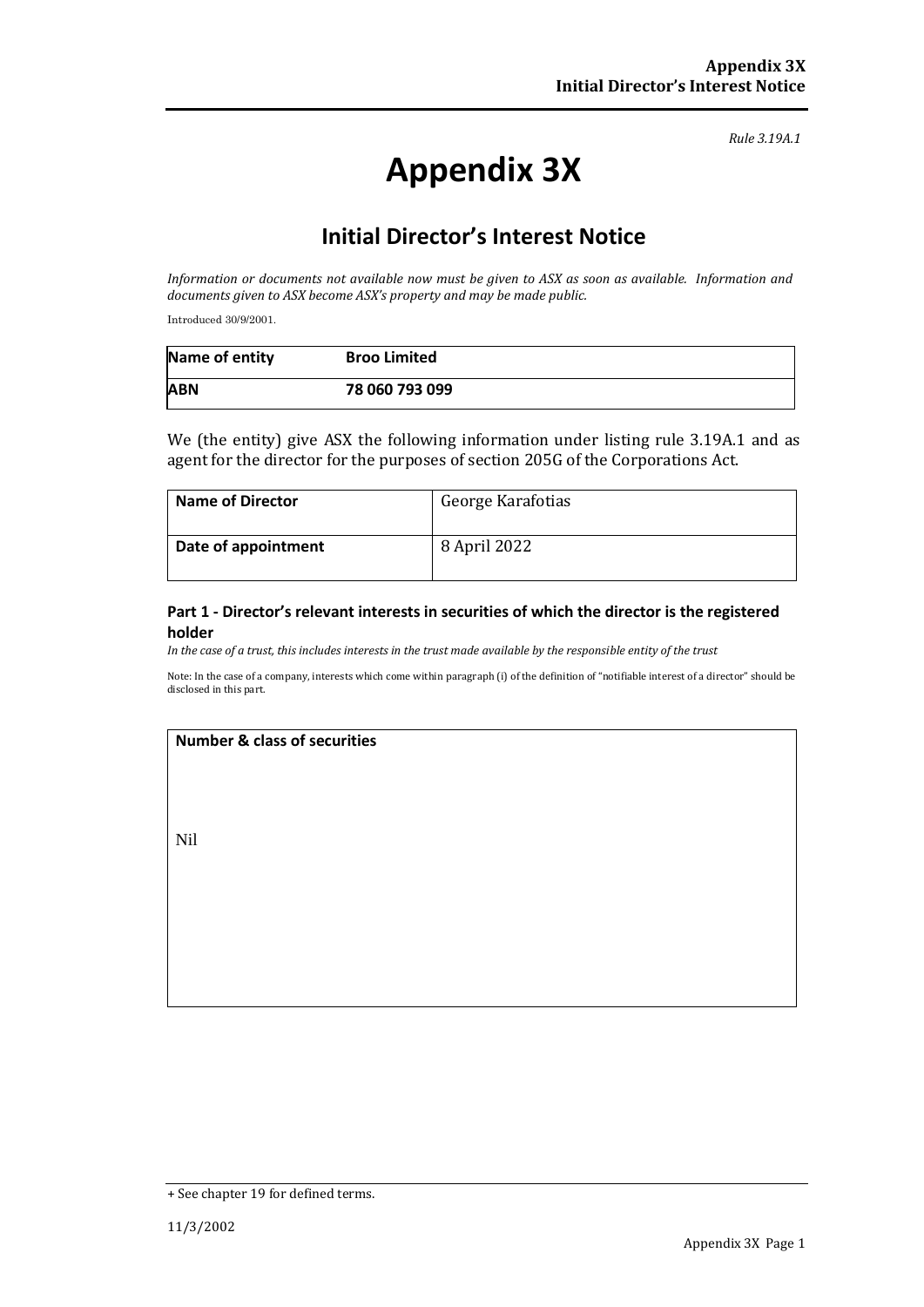### **Part 2 – Director's relevant interests in securities of which the director is not the**

### **registered holder**

*In the case of a trust, this includes interests in the trust made available by the responsible entity of the trust*

| Name of holder & nature of                                                                      | <b>Number &amp; class of Securities</b> |
|-------------------------------------------------------------------------------------------------|-----------------------------------------|
| interest<br>Note: Provide details of the circumstances giving rise<br>to the relevant interest. |                                         |
| N/A                                                                                             | Nil.                                    |
|                                                                                                 |                                         |

### **Part 3 – Director's interests in contracts**

Note: In the case of a company, interests which come within paragraph (ii) of the definition of "notifiable interest of a director" should be disclosed in this part.

| <b>Detail of contract</b>                                | N/A |
|----------------------------------------------------------|-----|
| <b>Nature of interest</b>                                | N/A |
| Name of registered holder<br>(if issued securities)      | N/A |
| No. and class of securities to which<br>interest relates | N/A |

<sup>+</sup> See chapter 19 for defined terms.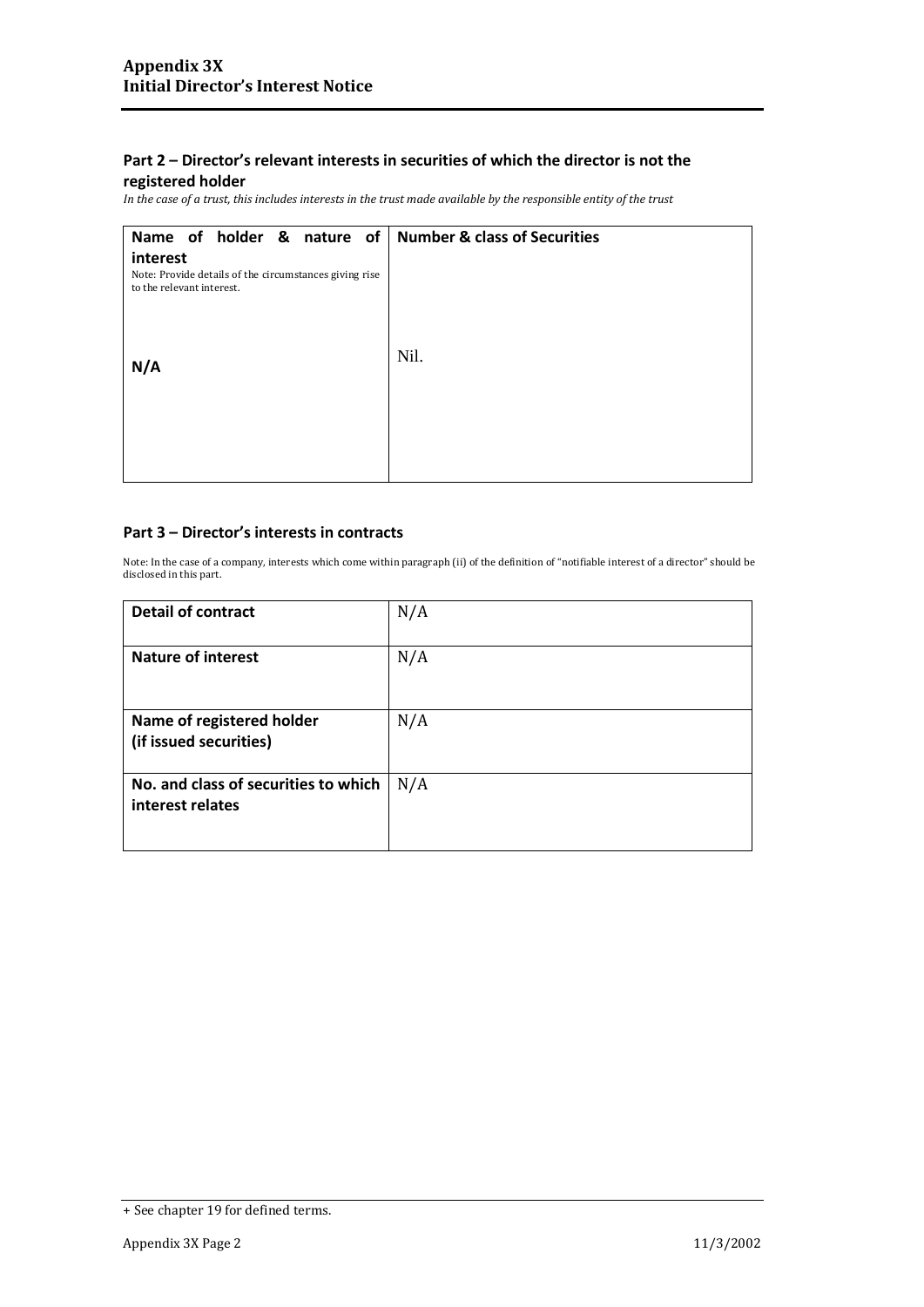*Rule 3.19A.1*

# **Appendix 3X**

# **Initial Director's Interest Notice**

*Information or documents not available now must be given to ASX as soon as available. Information and documents given to ASX become ASX's property and may be made public.*

Introduced 30/9/2001.

| Name of entity | <b>Broo Limited</b> |  |
|----------------|---------------------|--|
| <b>ABN</b>     | 78 060 793 099      |  |

We (the entity) give ASX the following information under listing rule 3.19A.1 and as agent for the director for the purposes of section 205G of the Corporations Act.

| <b>Name of Director</b> | Zheng (Kobe) Li |
|-------------------------|-----------------|
| Date of appointment     | 8 April 2022    |

#### **Part 1 - Director's relevant interests in securities of which the director is the registered holder**

*In the case of a trust, this includes interests in the trust made available by the responsible entity of the trust*

Note: In the case of a company, interests which come within paragraph (i) of the definition of "notifiable interest of a director" should be disclosed in this part.

### **Number & class of securities**

2,000,000 Listed Options exercisable at \$0.03 on or before 31 October 2022

<sup>+</sup> See chapter 19 for defined terms.